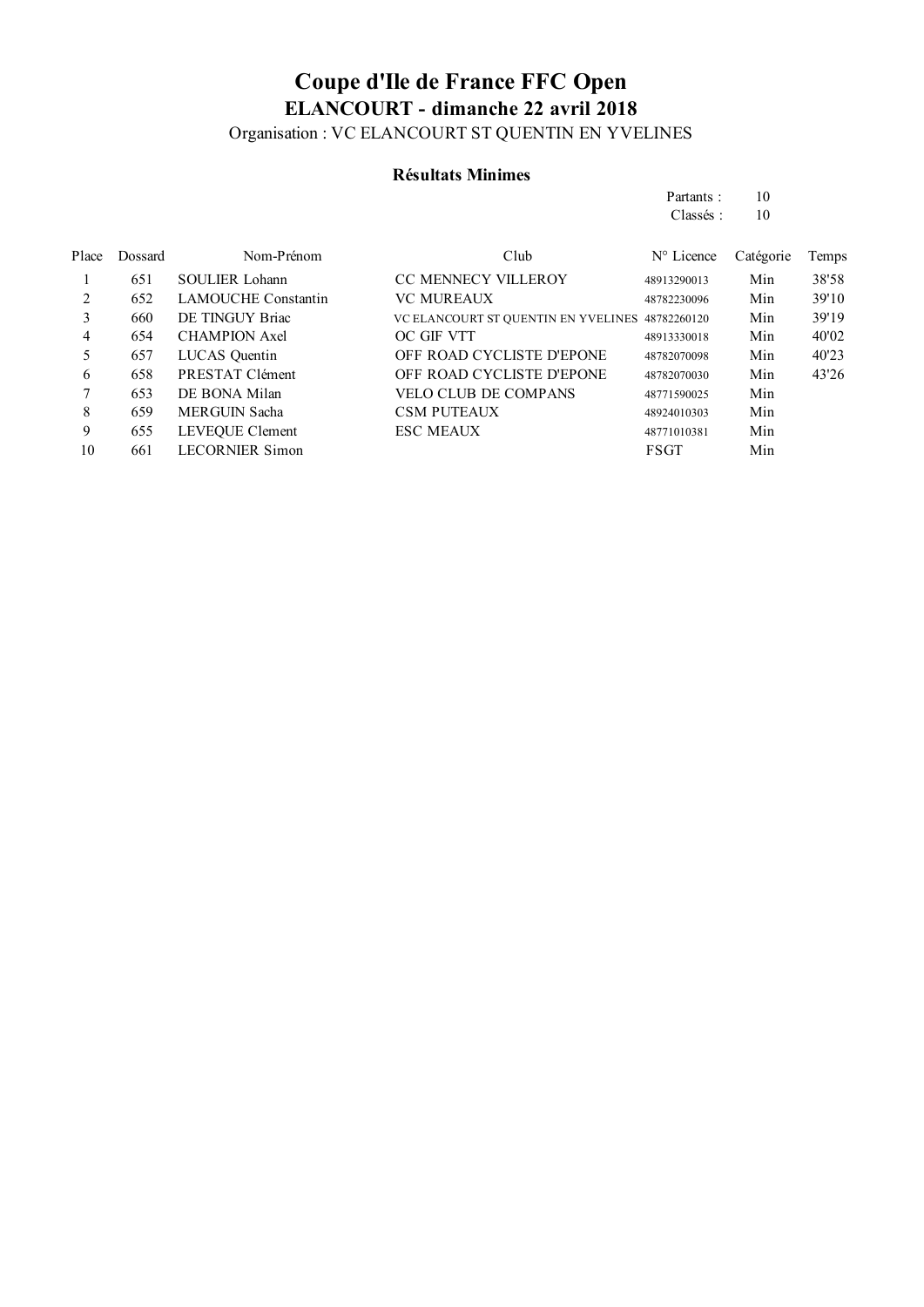Organisation : VC ELANCOURT ST QUENTIN EN YVELINES

## **Résultats Cadettes**

| Partants : |  |
|------------|--|
| Classés:   |  |

| Place Dossard | Nom-Prénom     | Club                       | $N^{\circ}$ Licence Catégorie Temps |       |                      |
|---------------|----------------|----------------------------|-------------------------------------|-------|----------------------|
| 501           | GOERGEN Océane | ARGENTEUIL VAL DE SEINE 95 | 48957080183                         | Cad F | 1 <sub>h01'05</sub>  |
| 502           | TETART Marie   | B.C. NOISY LE GRAND        | 48935070036                         | Cad F | 1 <sub>h</sub> 03'15 |
|               |                |                            |                                     |       |                      |

#### **Résultats Minimes Filles**

| Partants: | 2 |
|-----------|---|
| Classés:  | 2 |

| Place Dossard | Nom-Prénom           | Club                | N° Licence Catégorie Temps |       |       |
|---------------|----------------------|---------------------|----------------------------|-------|-------|
|               | 601 LEDOUX Mathilde  | OC GIF VTT          | 48913330031                | Min F | 44'49 |
|               | 602 DE SALVO Mélanie | B.C. NOISY LE GRAND | 48935070207                | Min F | 46'52 |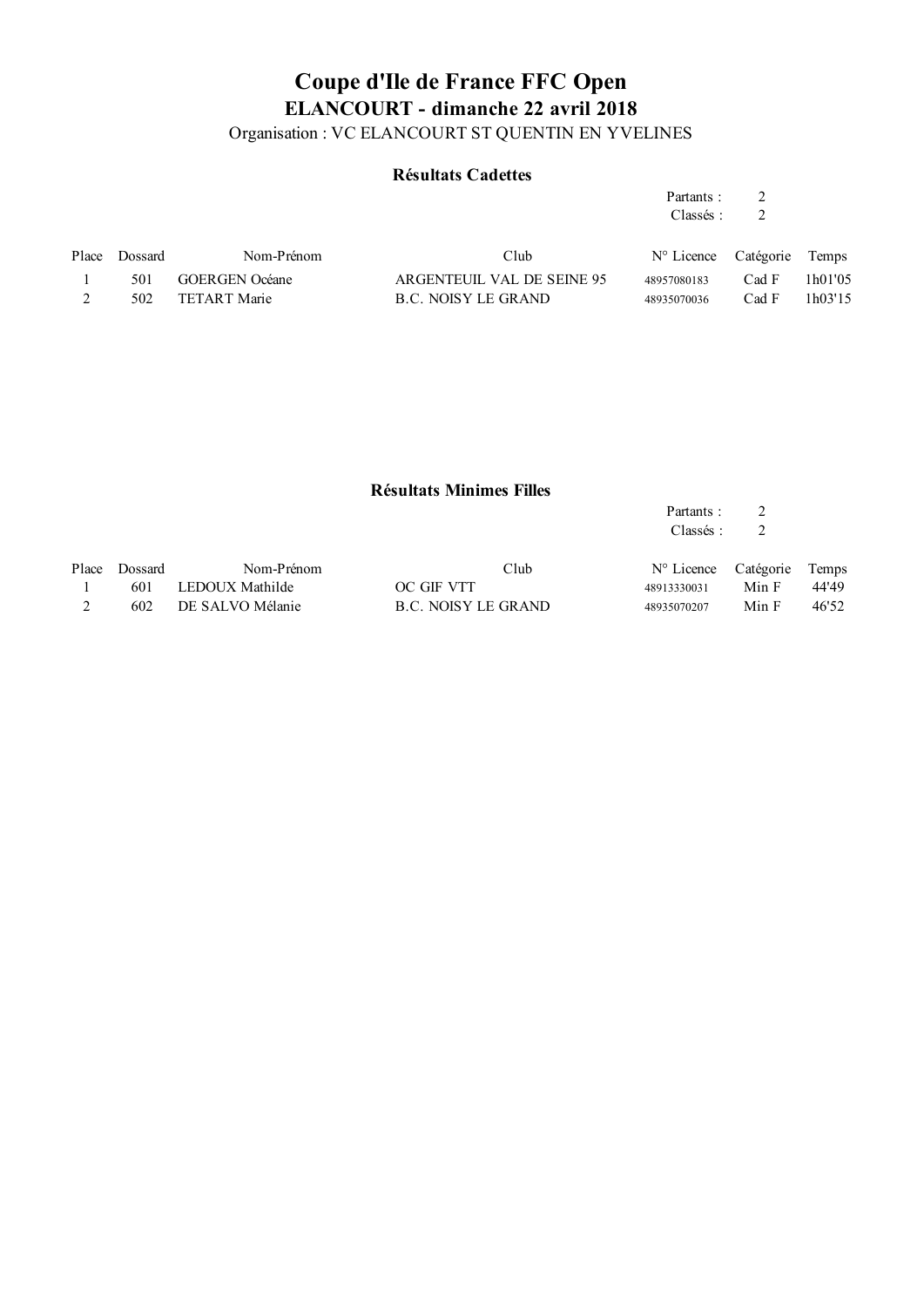Organisation : VC ELANCOURT ST QUENTIN EN YVELINES

## **Résultats Cadets**

| Partants: | 20 |
|-----------|----|
| Classés:  | 20 |

| Place          | Dossard | Nom-Prénom              | Club                                            | N° Licence  | Catégorie | Temps      |
|----------------|---------|-------------------------|-------------------------------------------------|-------------|-----------|------------|
| 1              | 553     | RICHARD ANDRADE Florian | US METRO TRANSPORTS                             | 48750240161 | Cad       | 1h07'1     |
| $\overline{2}$ | 551     | <b>GARIN</b> Maxime     | US MAULE CYCLISME                               | 48782280259 | Cad       | 1h07'17    |
| 3              | 552     | <b>FERNANDES</b> Jules  | US METRO TRANSPORTS                             | 48750240006 | Cad       | 1h10'06    |
| 4              | 563     | VAVASSEUR Maxime        | OFF ROAD CYCLISTE D'EPONE                       | 48782070128 | Cad       |            |
| 5              | 564     | POLETTO Antoine         | VC MONTIGNY BRETONNEUX                          | 48782350311 | Cad       |            |
| 6              | 556     | <b>AUFFRAY Mathis</b>   | OC GIF VTT                                      | 48913330050 | Cad       |            |
| 7              | 569     | <b>CHARLOTTE Thomas</b> | <b>TOBE SPORT</b>                               | 52492830174 | Cad       |            |
| 8              | 562     | <b>LEBARGY</b> Pierre   | OFF ROAD CYCLISTE D'EPONE                       | 48782070029 | Cad       |            |
| 9              | 566     | <b>VRABELY Romain</b>   | VC ELANCOURT ST QUENTIN EN YVELINES 48782260074 |             | Cad       |            |
| 10             | 557     | <b>BODEAU</b> Thomas    | OC GIF VTT                                      | 48913330052 | Cad       |            |
| 11             | 558     | MIGLIORE Paul           | OC GIF VTT                                      | 48913330040 | Cad       |            |
| 12             | 567     | <b>DELSART</b> Alexis   | US MAULE CYCLISME                               | 48782280292 | Cad       |            |
| 13             | 565     | <b>MOUFFLET</b> Antoine | VC ELANCOURT ST QUENTIN EN YVELINES 48782260106 |             | Cad       |            |
| 14             | 561     | <b>JAQUINANDI Lucas</b> | OFF ROAD CYCLISTE D'EPONE                       | 48782070088 | Cad       |            |
| 15             | 568     | <b>TYMEC Eliaz</b>      | VC ELANCOURT ST QUENTIN EN YVELINES 48782260111 |             | Cad       |            |
| 16             | 554     | <b>LEHMANN Matthieu</b> | <b>B.C. NOISY LE GRAND</b>                      | 48935070024 | Cad       |            |
| 17             | 570     | <b>BOSC</b> Matthieu    |                                                 | <b>FSGT</b> | Cad       |            |
| 18             | 560     | <b>COURTAT Tom</b>      | US DOMONT CYCLISME                              | 48957020190 | Cad       |            |
|                | 555     | CASTELNAU Kilian        | EC MORSANG SUR ORGE                             | 48913390016 | Cad       | ABD        |
|                | 571     | <b>BONO</b> Emmanuel    |                                                 | <b>FSGT</b> | Cad       | <b>ABD</b> |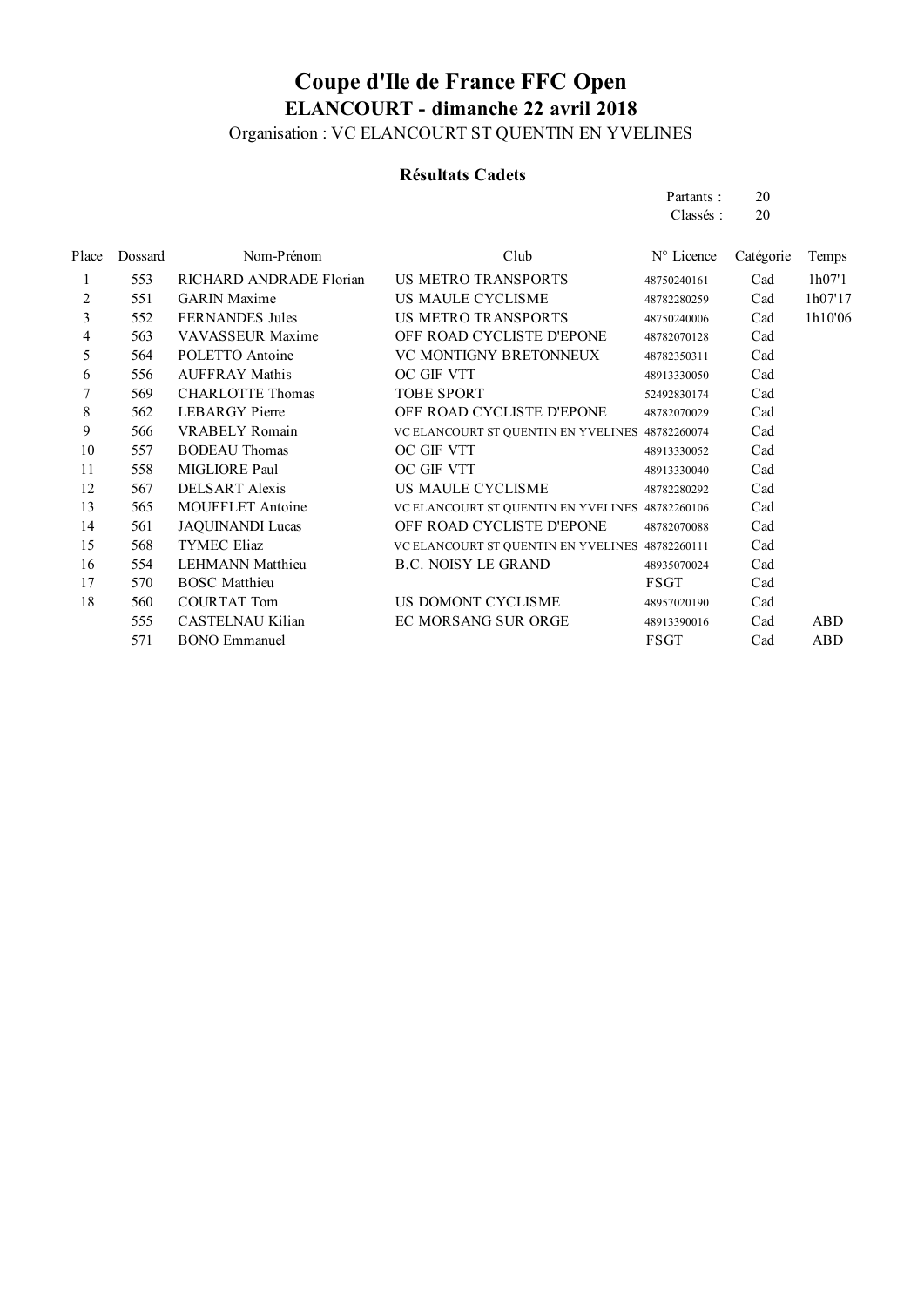Organisation : VC ELANCOURT ST QUENTIN EN YVELINES

## **Résultats Juniors**

Partants : 11 Classés : 11

| Dossard | Nom-Prénom              | Club                       | $N^{\circ}$ Licence | Catégorie | Temps      |
|---------|-------------------------|----------------------------|---------------------|-----------|------------|
| 162     | <b>MOROTTI Hugo</b>     | <b>VSC BEAUNOIS</b>        | 42210460207         | Jun       | 1h27'50    |
| 157     | <b>ROYER Maxime</b>     | <b>US METRO TRANSPORTS</b> | 48750240273         | Jun       | 1h28'15    |
| 155     | LAFORCADE Pierre Amaury | OC GIF VTT                 | 48913330030         | Jun       | 1h29'39    |
| 152     | DE SALVO Lucas          | <b>B.C. NOISY LE GRAND</b> | 48935070239         | Jun       | 1h30'01    |
| 154     | DAVESNE Thomas          | OC GIF VTT                 | 48913330037         | Jun       |            |
| 153     | CHATAIGNER Hannibal     | <b>B.C. NOISY LE GRAND</b> | 48935070117         | Jun       |            |
| 151     | <b>HOSOTTE Adrien</b>   | OC GIF VTT                 | 48913330055         | Jun       |            |
| 156     | LATOUR Thomas           | A LAON BIKE                | 47020700089         | Jun       |            |
| 159     | <b>BONNAUD Maxime</b>   | LAGNY PONTCARRE CYC.       | 48771280111         | Jun       |            |
| 161     | HIPPOLYTE Hugo          | LES SANGLIERS DU VEXIN     | 48957360089         | Jun       | <b>ABD</b> |
| 160     | <b>SOUCOURS Erwan</b>   | <b>BONNIERES V.T.T.</b>    | 48782470010         | Jun       | <b>ABD</b> |
|         |                         |                            |                     |           |            |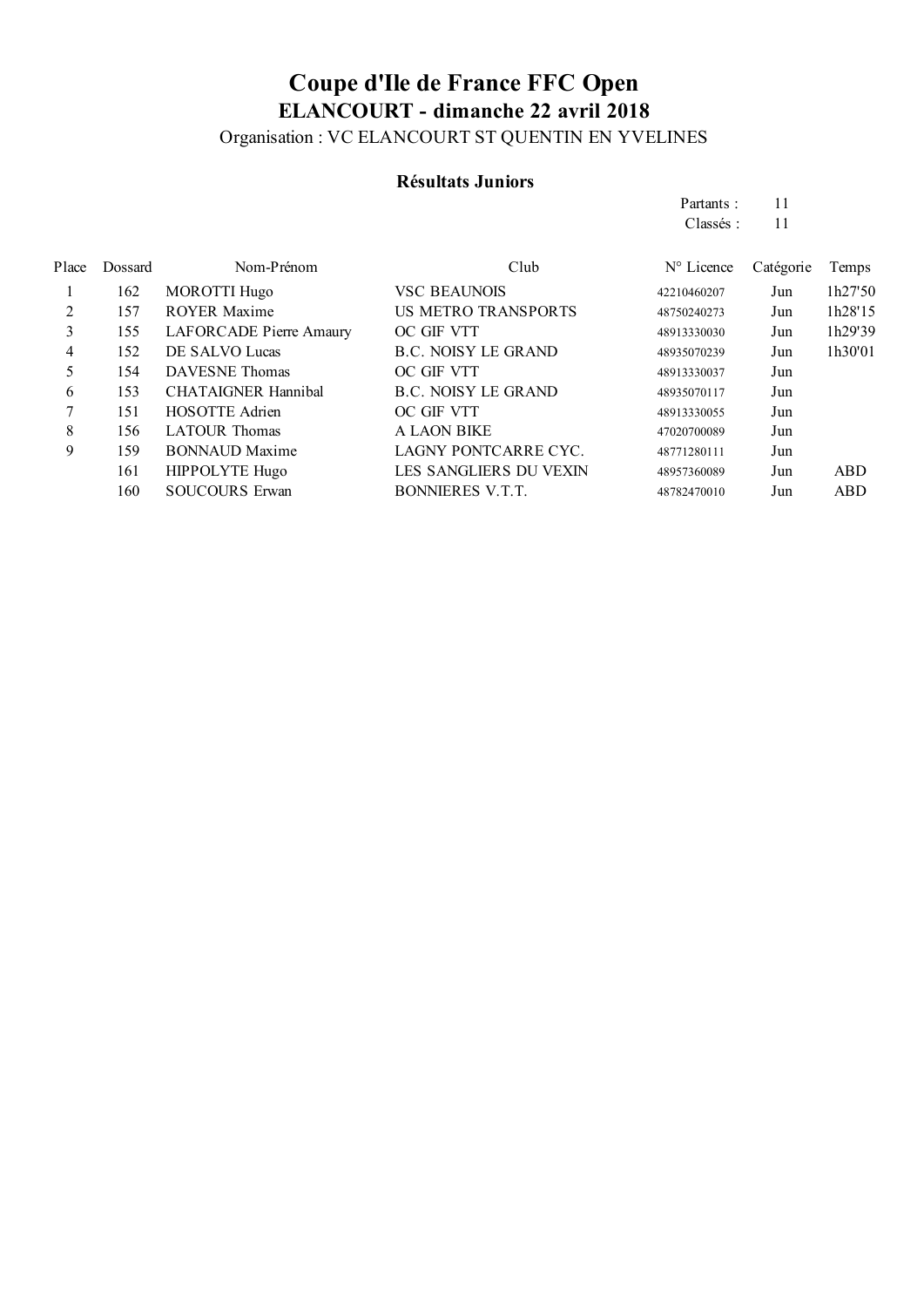Organisation : VC ELANCOURT ST QUENTIN EN YVELINES

## **Résultats Seniors Féminines**

|       |         |                       |                               | Partants:           | 6         |         |
|-------|---------|-----------------------|-------------------------------|---------------------|-----------|---------|
|       |         |                       |                               | Classés:            | 6         |         |
| Place | Dossard | Nom-Prénom            | Club                          | $N^{\circ}$ Licence | Catégorie | Temps   |
|       | 424     | <b>STUMPF Fanny</b>   | <b>ESC MEAUX</b>              | 48771010143         | Sen F     | 1h24'19 |
| 2     | 423     | <b>HUBER Lisa</b>     | ARGENTEUIL VAL DE SEINE 95    | 48957080058         | Esp F     | 1h25'43 |
| 3     | 421     | CARRE Léaldine        | <b>CSM VILLENEUVE GARENNE</b> | 48924200170         | Sen F     | 1h35'32 |
| 4     | 422     | <b>CARRE</b> Ludivine | <b>CSM VILLENEUVE GARENNE</b> | 48924200172         | Sen F     | 1h37'51 |
|       |         |                       |                               |                     |           |         |
|       |         |                       |                               |                     |           |         |

### **Résultats Juniors Féminines**

|  | 451 ROST Cynthia | OFF ROAD CYCLISTE D'EPONE | 48782070127 | Jun F                             | 1h28'00 |
|--|------------------|---------------------------|-------------|-----------------------------------|---------|
|  | 452 BRETTE Léa   | OC GIF VTT                | 48913330059 | $\frac{1}{2}$ Jun F $\frac{1}{2}$ | 1h32'54 |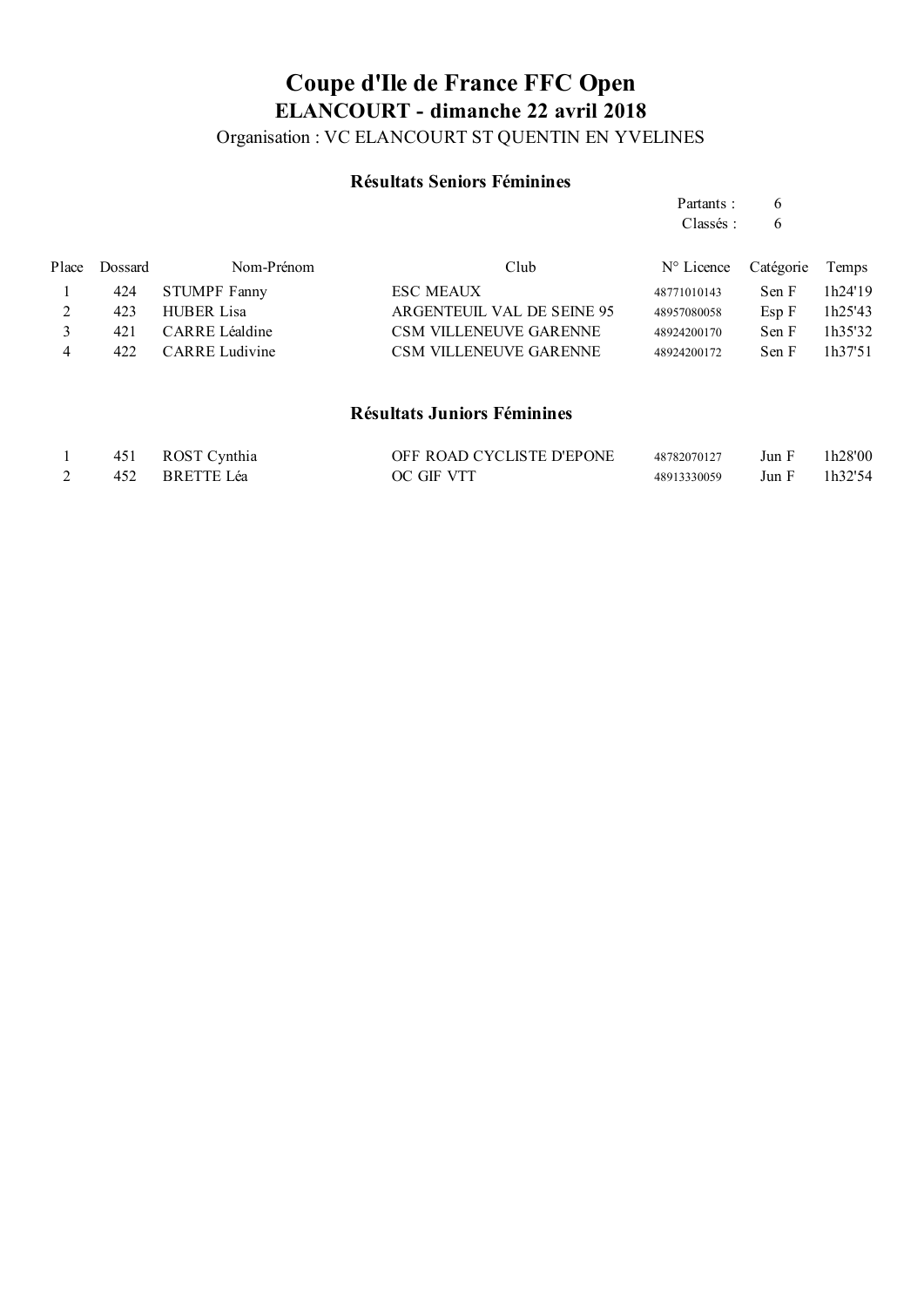Organisation : VC ELANCOURT ST QUENTIN EN YVELINES

## **Résultats Espoirs**

|       |         |                           |                                  | Partants:           | 9         |         |
|-------|---------|---------------------------|----------------------------------|---------------------|-----------|---------|
|       |         |                           |                                  | Classés:            | 9         |         |
| Place | Dossard | Nom-Prénom                | Club                             | $N^{\circ}$ Licence | Catégorie | Temps   |
|       | 109     | ROY Florian               | US DOMONT CYCLISME               | 48957020155         | Esp       | 1h45'18 |
| 2     | 111     | <b>PARMENTIER Hugo</b>    | <b>B.C. NOISY LE GRAND</b>       | 48935070196         | Esp       | 1h46'29 |
| 3     | 107     | <b>GARYGA</b> Baptiste    | <b>OFF ROAD CYCLISTE D'EPONE</b> | 48782070134         | Esp       | 1h46'51 |
| 4     | 104     | <b>MISCOPEIN</b> Augustin | OC GIF VTT                       | 48913330032         | Esp       |         |
| 5     | 106     | <b>BEYER</b> Julien       | OC GIF VTT                       | 48913330020         | Esp       |         |
| 6     | 108     | <b>STUMPF Florian</b>     | <b>ESC MEAUX</b>                 | 48771010144         | Esp       |         |
|       | 105     | <b>MENAGE</b> Antoine     | <b>ESC MEAUX</b>                 | 48771010417         | Esp       |         |
| 8     | 101     | <b>BERTRAND Loic</b>      | OC GIF VTT                       | 48913330027         | Esp       |         |
| 9     | 112     | DESPUJOLS Damien          | <b>CM AUBERVILLIERS 93</b>       | 48935050556         | Esp       |         |
|       |         |                           |                                  |                     |           |         |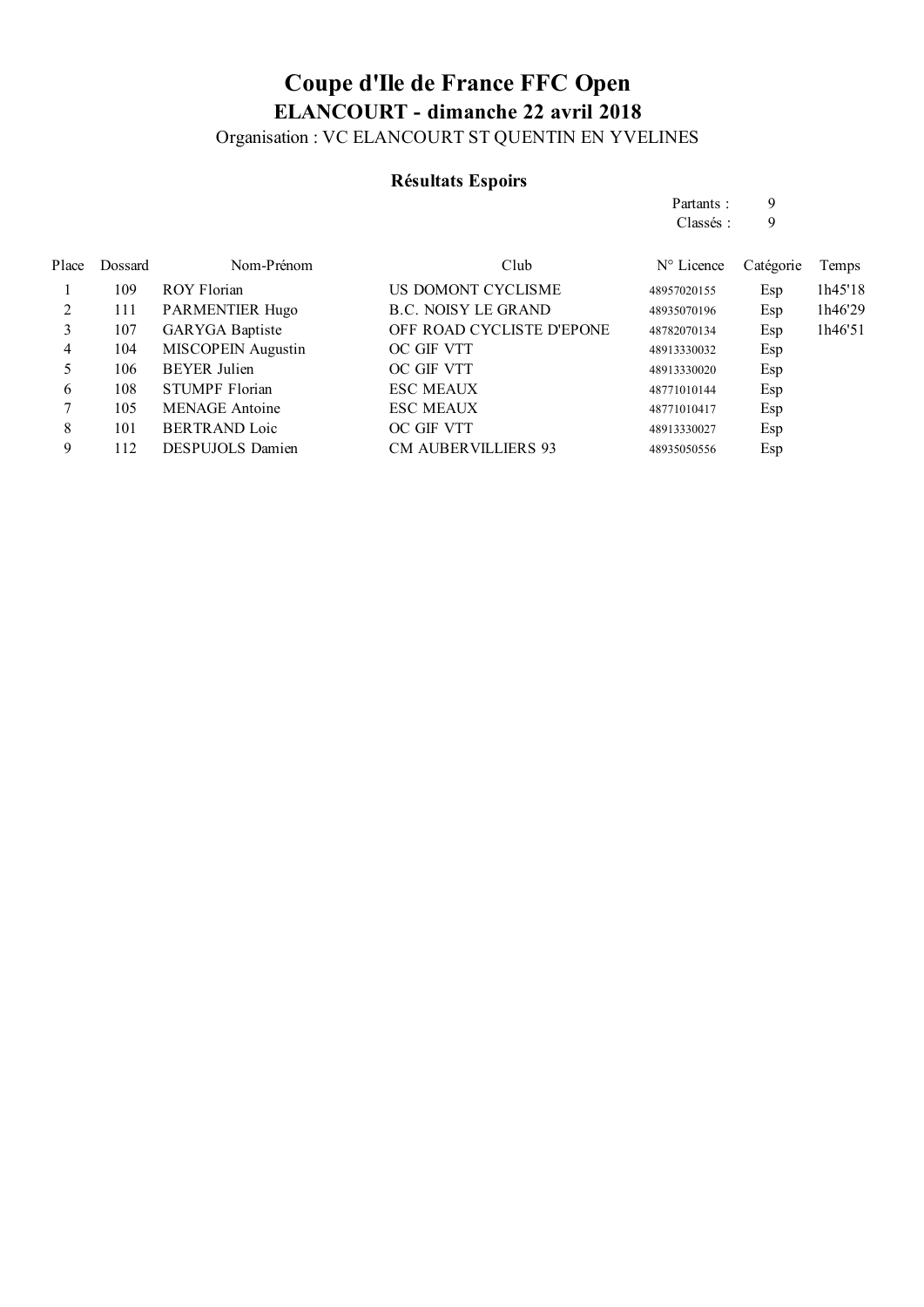## **Coupe d'Ile de France FFC Open ELANCOURT - dimanche 22 avril 2018** Organisation : VC ELANCOURT ST QUENTIN EN YVELINES

### **Résultats Seniors**

|                |         |                       |                            | Partants:           | 8         |         |
|----------------|---------|-----------------------|----------------------------|---------------------|-----------|---------|
|                |         |                       |                            | Classés:            | 8         |         |
| Place          | Dossard | Nom-Prénom            | Club                       | $N^{\circ}$ Licence | Catégorie | Temps   |
|                | 4       | <b>SEZNEC Hoel</b>    | OC GIF VTT                 | 48913330035         | Sen       | 1h45'35 |
| $\overline{2}$ | 3       | BEYER Jérémy          | OC GIF VTT                 | 48913330019         | Sen       | 1h48'56 |
| 3              | 5       | <b>STUYVERS Kévin</b> | US DOMONT CYCLISME         | 48957020219         | Sen       | 1h49'19 |
| 4              | 6       | DANIEL Rémy           | <b>BONNIERES V.T.T.</b>    | 48782470018         | Sen       | 1h51'38 |
| 5              |         | THIEBAULT Robin       | <b>LES BLEUS DE FRANCE</b> | 48924020016         | Sen       |         |
| 6              | 7       | D'ARGY Pierre         |                            | 48938000010         | Sen       |         |
|                | 2       | <b>CERVESATO Enzo</b> | OLYMPIQUE C.V.O.           | 48957120116         | Sen       |         |
| 8              | 8       | <b>HAIN</b> Nicolas   |                            | <b>FSGT</b>         | Sen       |         |
|                |         |                       |                            |                     |           |         |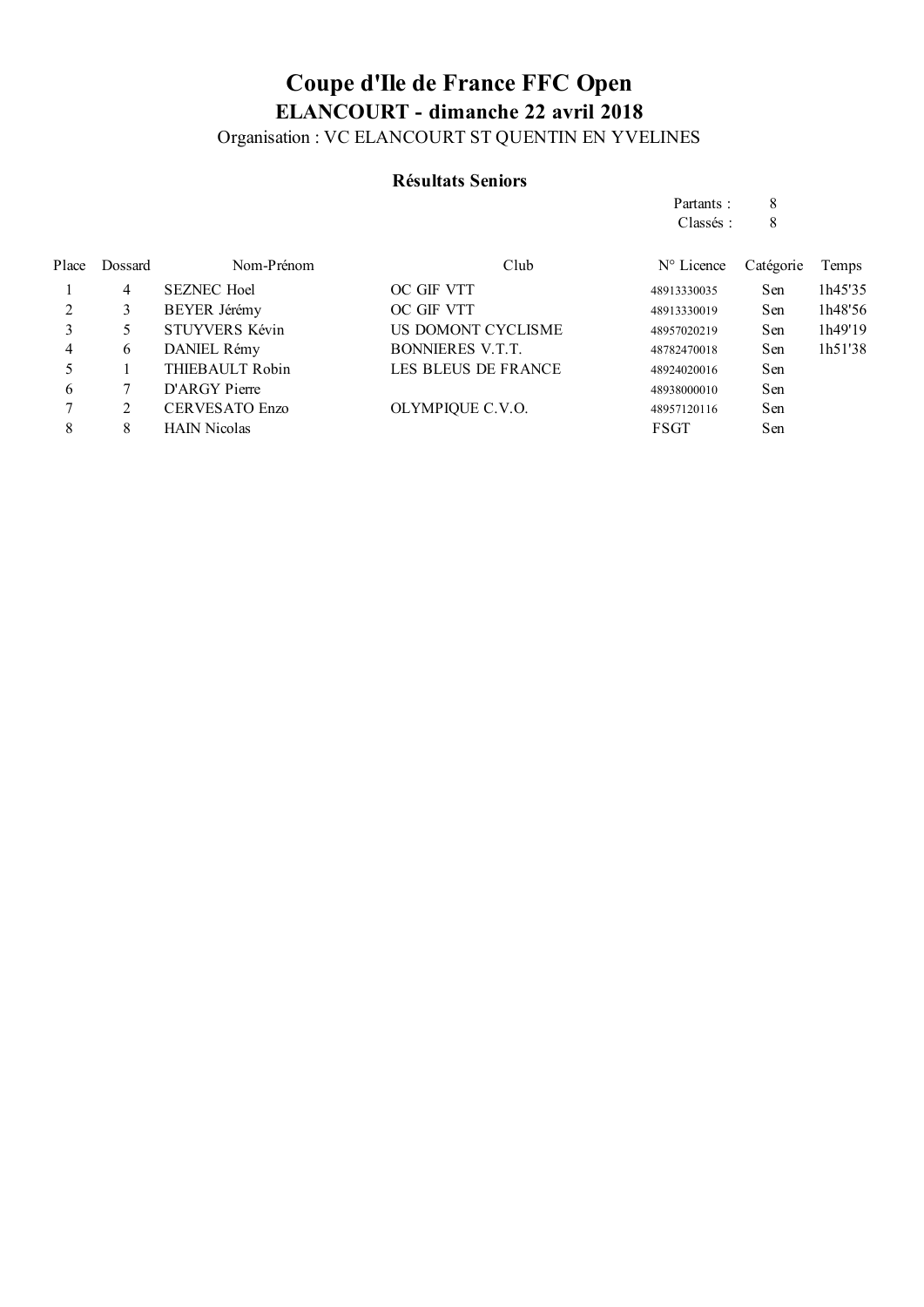# Organisation : VC ELANCOURT ST QUENTIN EN YVELINES

## **Résultats Masters 1 et 2**

|       |         |                           |                            | Partants:           | 12        |         |
|-------|---------|---------------------------|----------------------------|---------------------|-----------|---------|
|       |         |                           |                            | Classés:            | 12        |         |
| Place | Dossard | Nom-Prénom                | Club                       | $N^{\circ}$ Licence | Catégorie | Temps   |
| 1     | 204     | SACCOMANDI John           | PARISIS A.C. 95            | 48957140149         | Mas 2     | 1h43'36 |
| 2     | 202     | DIMEY nicolas             | OC GIF VTT                 | 48913330053         | Mas 1     | 1h47'23 |
| 3     | 210     | FINGAR Clément            | <b>AC AMIENOISE</b>        | 47800840013         | Mas 1     | 1h47'28 |
| 4     | 211     | <b>BIELOFF Mathieu</b>    | A. C. B. B.                | 48924080009         | Mas 2     | 1h47'29 |
| 5     | 201     | JOBARD Guillaume          | OC GIF VTT                 | 48913330029         | Mas 1     | 1h51'23 |
| 6     | 205     | <b>LADET</b> Romaric      | OC GIF VTT                 | 48913330057         | Mas 2     |         |
|       | 207     | FRANCIS GAIGNEUX Philippe | A. C. B. B.                | 48924080155         | Mas 1     |         |
| 8     | 203     | <b>SURARDT Nicolas</b>    | <b>B.C. NOISY LE GRAND</b> | 48935070082         | Mas 2     |         |
| 9     | 209     | <b>MARIA Baptiste</b>     | OC GIF VTT                 | 48913330041         | Mas 2     |         |
| 10    | 208     | FADDA Jean Christophe     | <b>TEAM VTT MAISSE</b>     | 48913250040         | Mas 2     |         |
| 11    | 212     | <b>GAUTHIER Kévin</b>     | EC MONTGERON VIGNEUX       | 48913070303         | Mas 2     |         |
|       | 206     | PERRAUD Romain            | A. C. B. B.                | 48924080223         | Mas 2     | ABD.    |
|       |         |                           |                            |                     |           |         |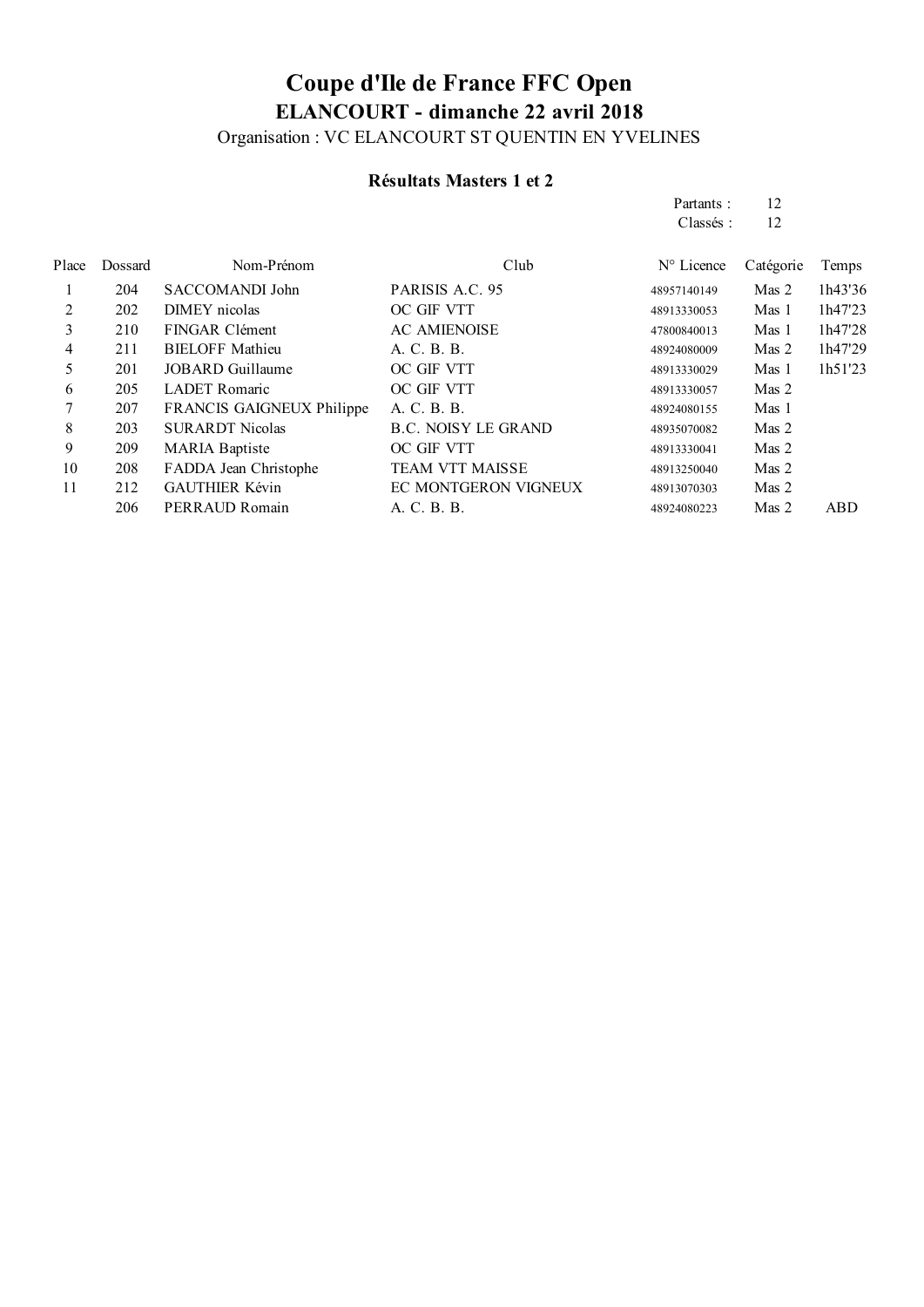## **Coupe d'Ile de France FFC Open ELANCOURT - dimanche 22 avril 2018** Organisation : VC ELANCOURT ST QUENTIN EN YVELINES

### **Résultats Masters 3-4-5**

| Partants: | 42 |
|-----------|----|
| Classés:  | 42 |
|           |    |

| Place          | Dossard | Nom-Prénom                      | Club                       | N° Licence    | Catégorie | Temps      |
|----------------|---------|---------------------------------|----------------------------|---------------|-----------|------------|
| 1              | 315     | <b>NAYENER</b> Julien           | EC SARTROUVILLE            | 48782130035   | Mas 3     | 1h27'40    |
| $\overline{c}$ | 302     | <b>DURAND</b> Alexis            | <b>US METRO TRANSPORTS</b> | 48750240276   | Mas 3     | 1h30'30    |
| 3              | 301     | <b>CORBEAU Laurent</b>          | EC MONTGERON VIGNEUX       | 48913070045   | Mas 4     | 1h31'11    |
| $\overline{4}$ | 323     | <b>BRETAUD Maxime</b>           |                            | 48788000220   | Mas 3     | 1h34'49    |
| 5              | 387     | DEVAUD Eric                     |                            | <b>UFOLEP</b> | Mas 5     | 1h34'55    |
| 6              | 378     | <b>BULLIOT</b> Jean Michel      | EC MONTGERON VIGNEUX       | 48913070189   | Mas 5     | 1h35'09    |
| $\overline{7}$ | 314     | <b>CHAMPMARTIN Nicolas</b>      | A. C. B. B.                | 48924080195   | Mas 3     | 1h36'14    |
| $\,$ 8 $\,$    | 382     | TELLIER Jean Philippe           | PARIS CYCLISTE OLYMPIQUE   | 48750160291   | Mas 5     | 1h36'30    |
| 9              | 376     | <b>POITEVIN Francis</b>         | TEAM VTT MAISSE            | 48913250102   | Mas 5     | 1h36'44    |
| $10\,$         | 316     | <b>CARLIER Cédric</b>           | EC MORSANG SUR ORGE        |               | Mas 4     |            |
| $11\,$         | 379     | <b>AMIOT Gilles</b>             | <b>VC MUREAUX</b>          | 48782230044   | Mas 5     |            |
| 12             | 388     | <b>GALVE Philippe</b>           |                            | <b>UFOLEP</b> | Mas 5     |            |
| 13             | 306     | <b>SOLOHUB Rudy</b>             | <b>JS FERTE GAUCHER</b>    | 48771140292   | Mas 3     |            |
| 14             | 324     | MICHOUT Eric                    | US MAULE CYCLISME          | 48782280161   | Mas 4     |            |
| 15             | 383     | REMENIERAS Jean Pierre          | AS MONTLOUIS CYCLISME      | 44370340156   | Mas 5     |            |
| 16             | 312     | TISSIER Sébastien               | TEAM VTT MAISSE            | 48913250038   | Mas 3     |            |
| 17             | 317     | <b>BOUDARD Sébastien</b>        | <b>B.C. NOISY LE GRAND</b> | 48935070311   | Mas 4     |            |
| 18             | 386     | <b>PAJOT Pascal</b>             | UC GIEN SPORT              | 44450700108   | Mas 5     |            |
| 19             | 303     | <b>RIOU Gilles</b>              | TEAM PELTRAX - CSD         | 48771150170   | Mas 3     |            |
| 20             | 321     | COUTIF Frédéric                 | PARISIS A.C. 95            | 48957140040   | Mas 4     |            |
| 21             | 319     | <b>CORNIL Olivier</b>           | EC SARTROUVILLE            | 48782130016   | Mas 4     |            |
| 22             | 311     | FERNANDES Yohan                 | TEAM VTT MAISSE            | 48913250075   | Mas 3     |            |
| 23             | 374     | REMENIERAS Hervé                | <b>B.C. NOISY LE GRAND</b> | 48935070268   | Mas 5     |            |
| 24             | 308     | <b>BUZON Franck</b>             | <b>B.C. NOISY LE GRAND</b> | 48935070018   | Mas 3     |            |
| 25             | 307     | <b>BRAUD</b> Christophe         | <b>JS FERTE GAUCHER</b>    | 48771140159   | Mas 3     |            |
| 26             | 325     | FOUQUET Frédéric                | OC GIF VTT                 | 48913330004   | Mas 4     |            |
| 27             | 318     | ZANZUCCHI Stéphane              | A. C. B. B.                | 48924080220   | Mas 4     |            |
| 28             | 375     | PICCIN Michel                   | TEAM VTT MAISSE            | 48913250056   | Mas 5     |            |
| 29             | 371     | <b>MOLINARIO Paul</b>           | EC MORSANG SUR ORGE        | 48913390003   | Mas 5     |            |
| 30             | 384     | CHOISY Jean Michel              |                            | <b>UFOLEP</b> | Mas 5     |            |
| 31             | 304     | <b>CHATAIGNER Dominique</b>     | AC POMMEUSE BOISSY         | 48771300019   | Mas 4     |            |
| 32             | 310     | TETART David                    | <b>B.C. NOISY LE GRAND</b> | 48935070138   | Mas 3     |            |
| 33             | 377     | CASTILLO Frédéric               | VC FONTAINEBLEAU AVON      | 48771130077   | Mas 5     |            |
| 34             | 322     | <b>CASMAREC</b> Christophe      | EC CHATEAU THIERRY         | 47020970386   | Mas 4     |            |
| 35             | 380     | <b>GUILLE Jacques</b>           | <b>VC MUREAUX</b>          | 48782230034   | Mas 5     |            |
| 36             | 385     | <b>BIELOFF Alain</b>            |                            | FSGT          | Mas 5     |            |
| 37             | 373     | PARBATTIAH Jean Michel          | <b>B.C. NOISY LE GRAND</b> | 48935070317   | Mas 5     |            |
| 38             | 305     | <b>BILLOT MORNET Christophe</b> | TEAM VTT MAISSE            | 48913250099   | Mas 4     |            |
| 39             | 320     | <b>MERGUIN Fabrice</b>          | <b>CSM PUTEAUX</b>         | 48924010002   | Mas 4     |            |
| 40             | 381     | MOYNET Christophe               | CSM VILLENEUVE GARENNE     | 48924200211   | Mas 5     |            |
|                | 309     | LEDOUX Fabien                   | OC GIF VTT                 | 48913330039   | Mas 4     | <b>ABD</b> |
|                | 372     | <b>MEYER Raoul</b>              | <b>B.C. NOISY LE GRAND</b> | 48935070383   | Mas 5     | <b>ABD</b> |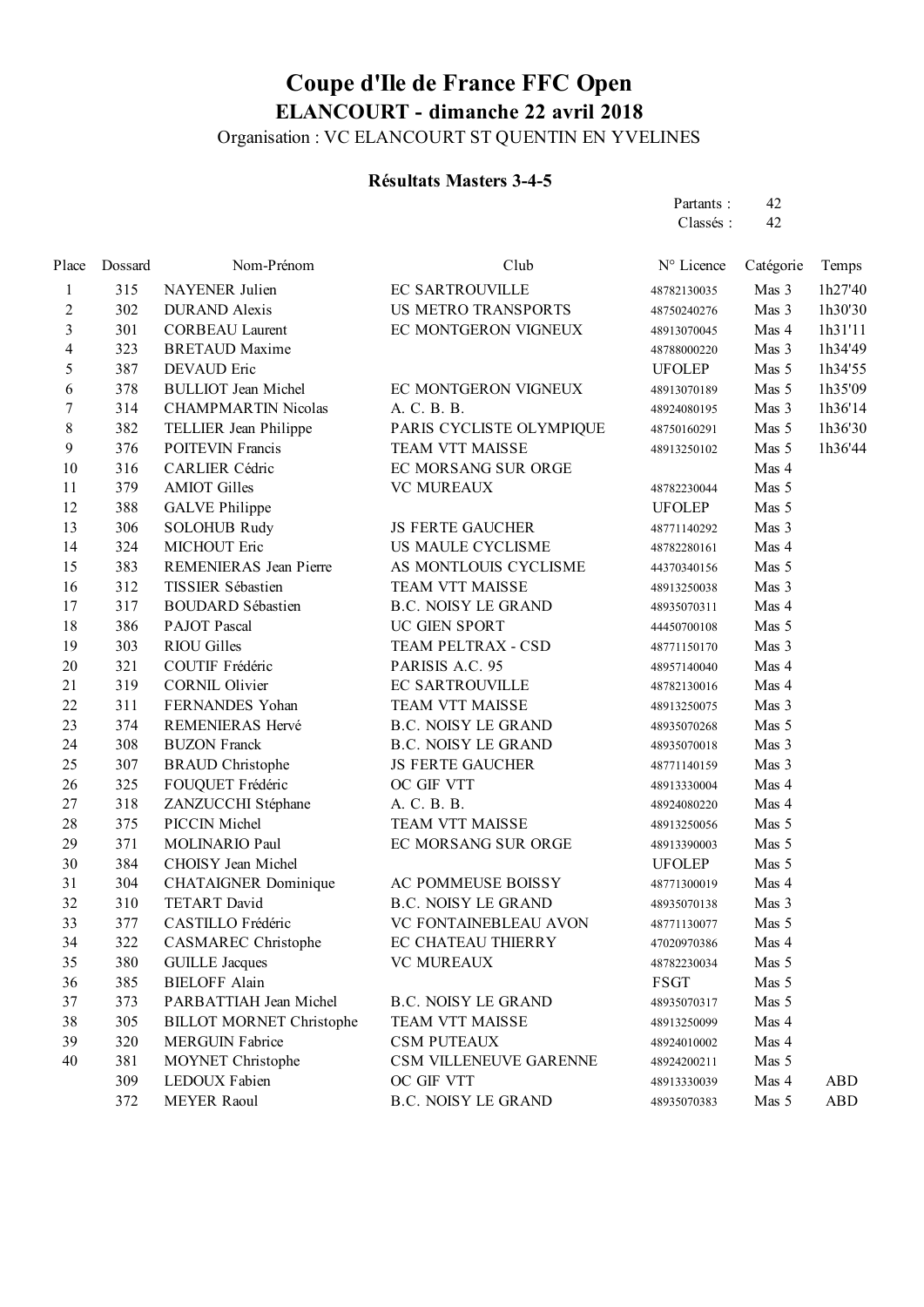Organisation : VC ELANCOURT ST QUENTIN EN YVELINES

## **Résultats Tandems**

Partants : 2 Classés : 2

| Place Dossard | Nom-Prénom         | Club              | $N^{\circ}$ Licence Catégorie Temps |       |         |
|---------------|--------------------|-------------------|-------------------------------------|-------|---------|
|               | 401a BIARNE Marc   | US MAULE CYCLISME | 48782280276 Mas 2                   |       | 1h43'06 |
|               | 401b PICANT Franck | US MAULE CYCLISME | 48782280164                         | Mas 1 |         |